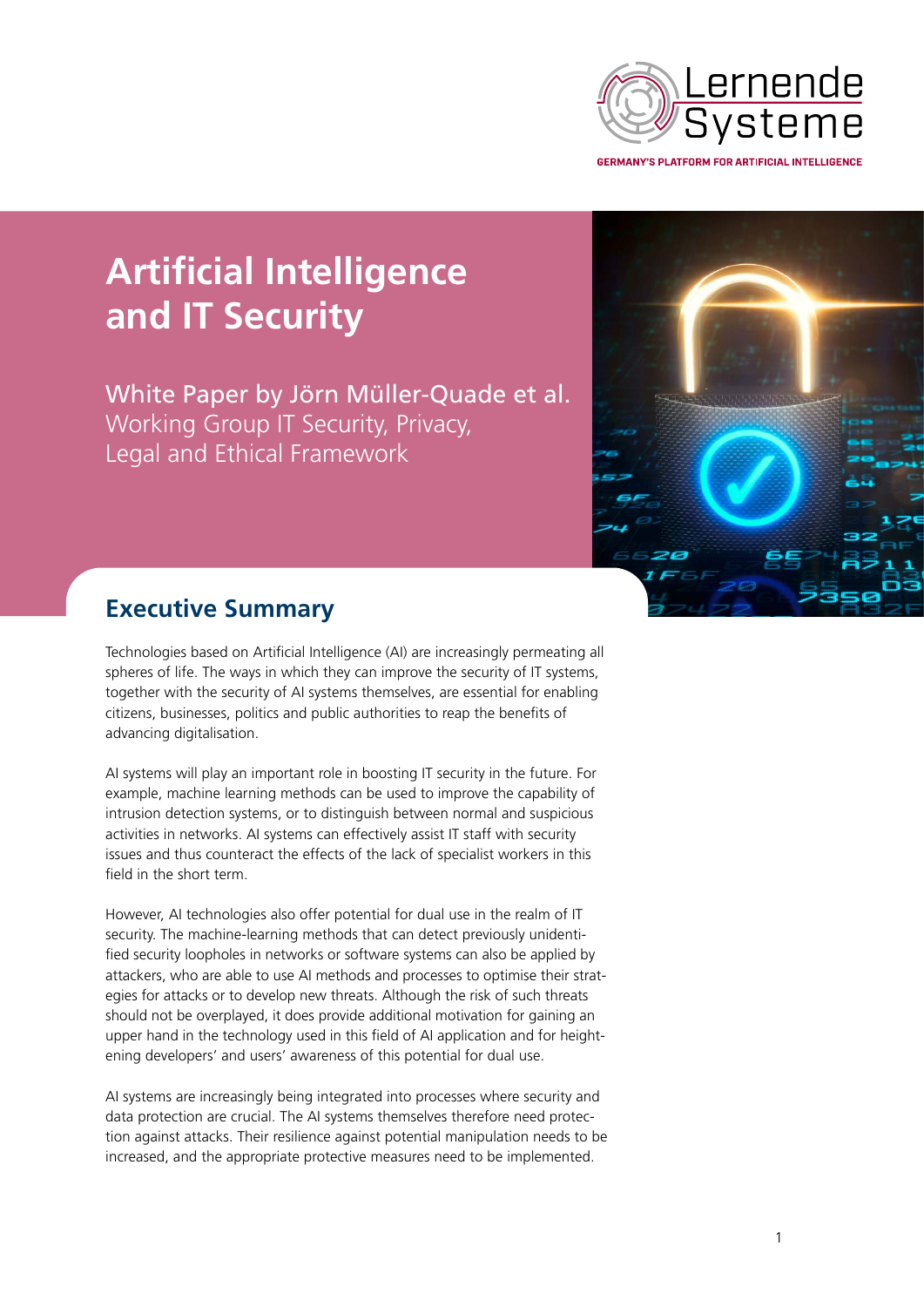The new impetus that AI systems inject into the realm of IT security gives rise to different areas that require action – From helping SMEs to acquire skills in AI and IT security to developing and designing the systems in questions. The authors of this paper are outlining initial approaches to develop solutions for these areas of action.

The approaches outlined below provide an initial estimation by the authors of this paper and will be developed further by Plattform Lernende Systeme.

### General areas of action

- $\blacksquare$  The future use of self-learning systems in security-critical applications seems to warrant particularly special care and the **integration of specific protective and defensive measures**. This should involve attending to fundamental security issues and spurring on entirely new defensive concepts to specifically protect learning algorithms and enable long-term, secure use of AI. In relation to this, the methodology of demonstrable security could also be used in connection with AI systems.
- AI systems should be **equipped with a technical fallback level** in case of malfunctions, attacks on the system, or the system itself demonstrating security-critical behaviour. The reliable operation of the entire system cannot be allowed to be endangered by any such occurrences.
- With regard to the potential for dual use, it is advisable to investigate different ways of providing optimum **protection against AI systems being hijacked**. The first step could be to develop social and legal standards.
- **H** However, it seems rather unlikely that **highly specialised applications** such as side-channel analysis will appear as finished products on the market any time soon. In fact, users of such applications (e.g. in industry, universities or public authorities) should **hone their own expertise**, as required.
- In light of the networked devices including AI components being used by individuals or public authorities, the current focus on operators of critical infrastructures should be expanded to also consider the principles of **security by design** and **security by default** in the research and development conducted on systems with AI components.
- The trustworthiness required from AI systems, including in security-critical contexts, calls for a focus on research and industrial policy with regard to the aspiration of **digital sovereignty**. [1](#page-1-0)

### Areas of action for politics and public authorities

**Efforts towards training and attracting IT security experts** need redoubling to remedy the shortage of specialists in this field. This might include covering how to use AI systems for IT security in specialist

<span id="page-1-0"></span><sup>1</sup> Digital sovereignty entails "full control over stored and processed data together with the autonomy to decide who has access. It also entails the ability to independently develop, change and check technological components and systems, as well as to add further components. Digital sovereignty is therefore both an important basis for reliable systems and also an absolute prerequisite for independent state action." (Plattform Innovative Digitalisierung der Wirtschaft, 2018: 3.)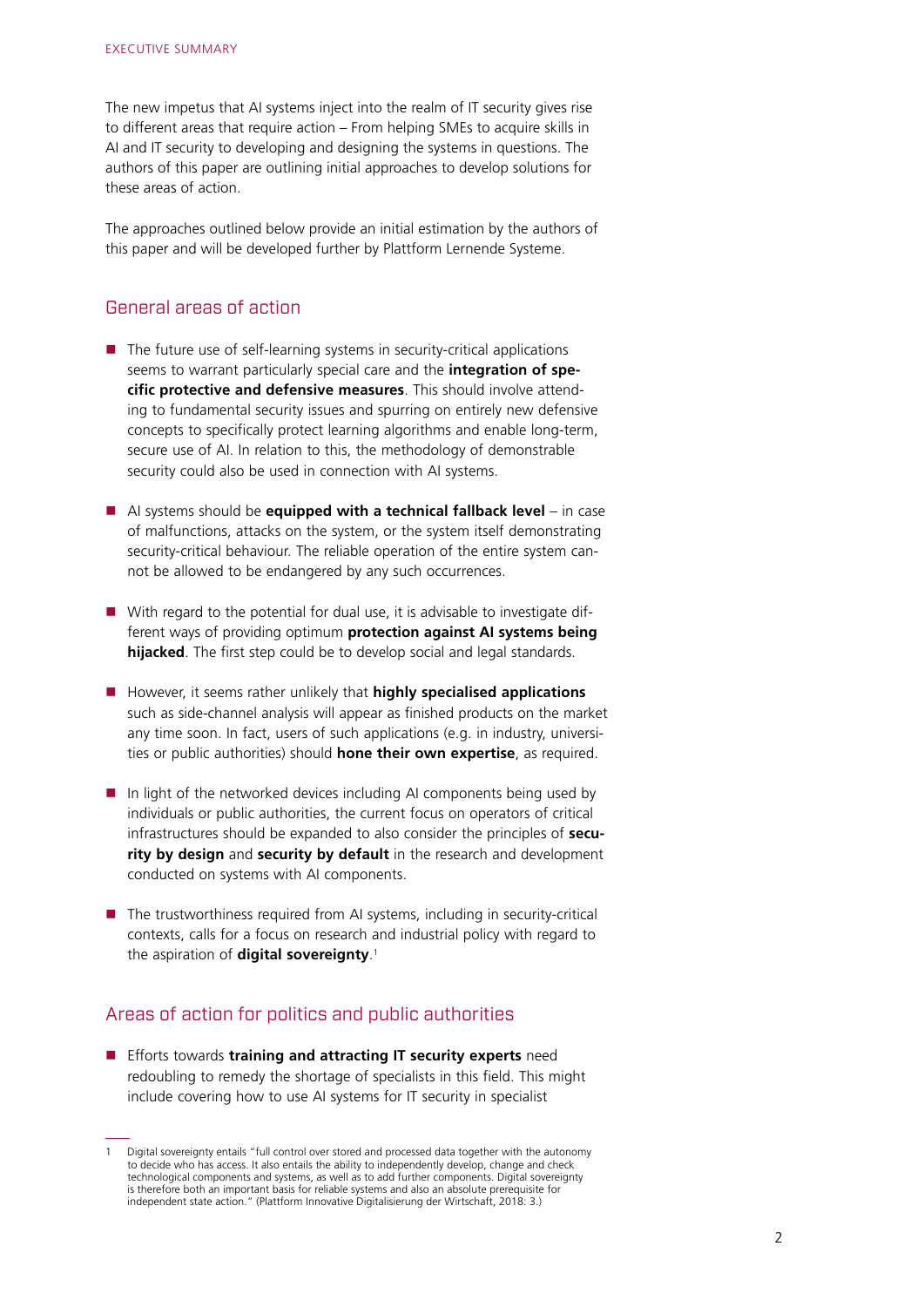training and continuing education and continuously updating curricula to keep pace with state-of-the-art technology.

- A **basic understanding of IT** security should also be suitably integrated into disciplines where this issue is gaining importance with the advance of digitalisation, such as in mechanical engineering.
- $\blacksquare$  For SMEs, it makes sense to create or increase the offerings in existing competence centres, which can be used to expand **skills in using AI systems for IT security** – including the relevant consultancy services. A navigation system for IT security in the context of AI could assist SMEs and help make existing offerings clearer and more accessible.
- With regard to **integrating AI systems into public administration** and the services offered to citizens, the security of these systems plays an important role. For example, if public authorities use chatbots for their services, measures need to be devised and implemented to prevent attackers from overloading the AI components of these services to gain access to personal data.
- The use of AI systems highlights the need for **coherent, preferably global IT security policies**. As a result, international initiatives should also promote responsible action by states in this sector at a global level, such as determined efforts to prevent attacks by hackers emanating from their own territory.

#### Areas of action for businesses

- Large businesses should purchase and operate commercially available tools such as **intrusion detection systems with AI functionality**, while smaller ones could buy in services for this purpose. It is important to provide the appropriate offerings for SMEs in this regard.
- Acquiring technical abilities and skills for handling AI in the realm of IT security could well be critical to the success of a business. Marketable **AI-assisted security solutions and their continuous further development** are important prerequisites for IT security in German industry.
- **E** Companies should check their **IT security measures and skills** with regard to the future use of AI in this context and potentially undertake efforts to accumulate the appropriate skills.
- In connection with AI, any attacks on the IT systems running in offices and production could in future become more targeted and far more sophisticated. Companies could therefore augment conventional analyses of weak spots and threats with **AI-assisted and self-learning surveillance systems**.
- **Just as in terms of IT security, technology is also advancing in AI sys**tems. This therefore calls for a revolving **examination of the intelligent defence measures already in place**, including any AI that is used.